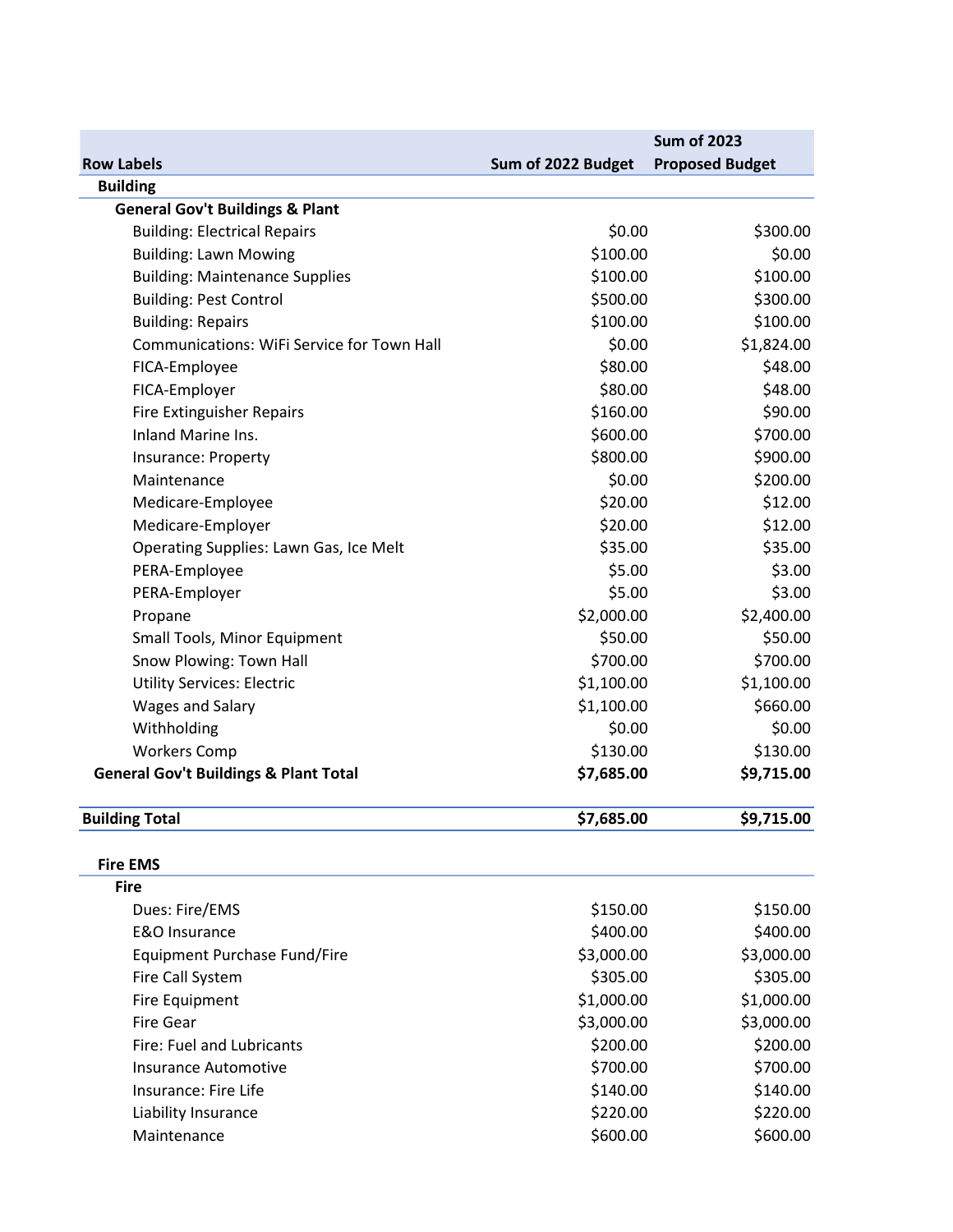| <b>Medical Gear</b>                 | \$450.00    | \$450.00    |
|-------------------------------------|-------------|-------------|
| <b>Medical Supplies</b>             | \$100.00    | \$100.00    |
| Mileage: Fire                       | \$50.00     | \$50.00     |
| Misc.                               | \$50.00     | \$50.00     |
| Radio Repair                        | \$450.00    | \$450.00    |
| Radio/Pagers Purchase               | \$1,000.00  | \$1,000.00  |
| Small Tools, Minor Equipment        | \$200.00    | \$200.00    |
| Training                            | \$500.00    | \$500.00    |
| <b>Truck Fund</b>                   | \$12,750.00 | \$12,750.00 |
| <b>Fire Total</b>                   | \$25,265.00 | \$25,265.00 |
| <b>Fire EMS Total</b>               | \$25,265.00 | \$25,265.00 |
| <b>General Fund</b>                 |             |             |
| <b>Clerk</b>                        |             |             |
| Medicare-Employee                   | \$65.00     | \$65.00     |
| Medicare-Employer                   | \$65.00     | \$65.00     |
| PERA-Employee                       | \$250.00    | \$250.00    |
| PERA-Employer                       | \$250.00    | \$250.00    |
| Wages and Salary                    | \$4,800.00  | \$4,800.00  |
| Withholding                         | \$600.00    | \$600.00    |
| <b>Workers Comp</b>                 | \$100.00    | \$100.00    |
| <b>Clerk Total</b>                  | \$6,130.00  | \$6,130.00  |
| <b>Council/Town Board</b>           |             |             |
| Medicare-Employee                   | \$102.00    | \$104.00    |
| Medicare-Employer                   | \$102.00    | \$104.00    |
| PERA-Employee                       | \$330.00    | \$352.00    |
| PERA-Employer                       | \$330.00    | \$352.00    |
| Wages and Salary                    | \$6,500.00  | \$6,890.00  |
| Withholding                         | \$48.00     | \$55.00     |
| <b>Workers Comp</b>                 | \$128.00    | \$135.00    |
| <b>Council/Town Board Total</b>     | \$7,540.00  | \$7,992.00  |
| <b>Elections</b>                    |             |             |
| FICA - Employee                     | \$10.00     | \$4.00      |
| FICA - Employer                     | \$10.00     | \$4.00      |
| Wages & Salary - Part-time          | \$500.00    | \$200.00    |
| <b>Elections Total</b>              | \$520.00    | \$208.00    |
| <b>Other General Government</b>     |             |             |
| Communications: Website, Newsletter | \$1,380.00  | \$1,000.00  |
| County - AutoMark                   | \$180.00    | \$180.00    |
| Dues: County                        | \$600.00    | \$515.00    |
| E&O Insurance                       | \$650.00    | \$700.00    |
| Liability Insurance                 | \$275.00    | \$300.00    |
| <b>Office Supplies</b>              | \$640.00    | \$300.00    |